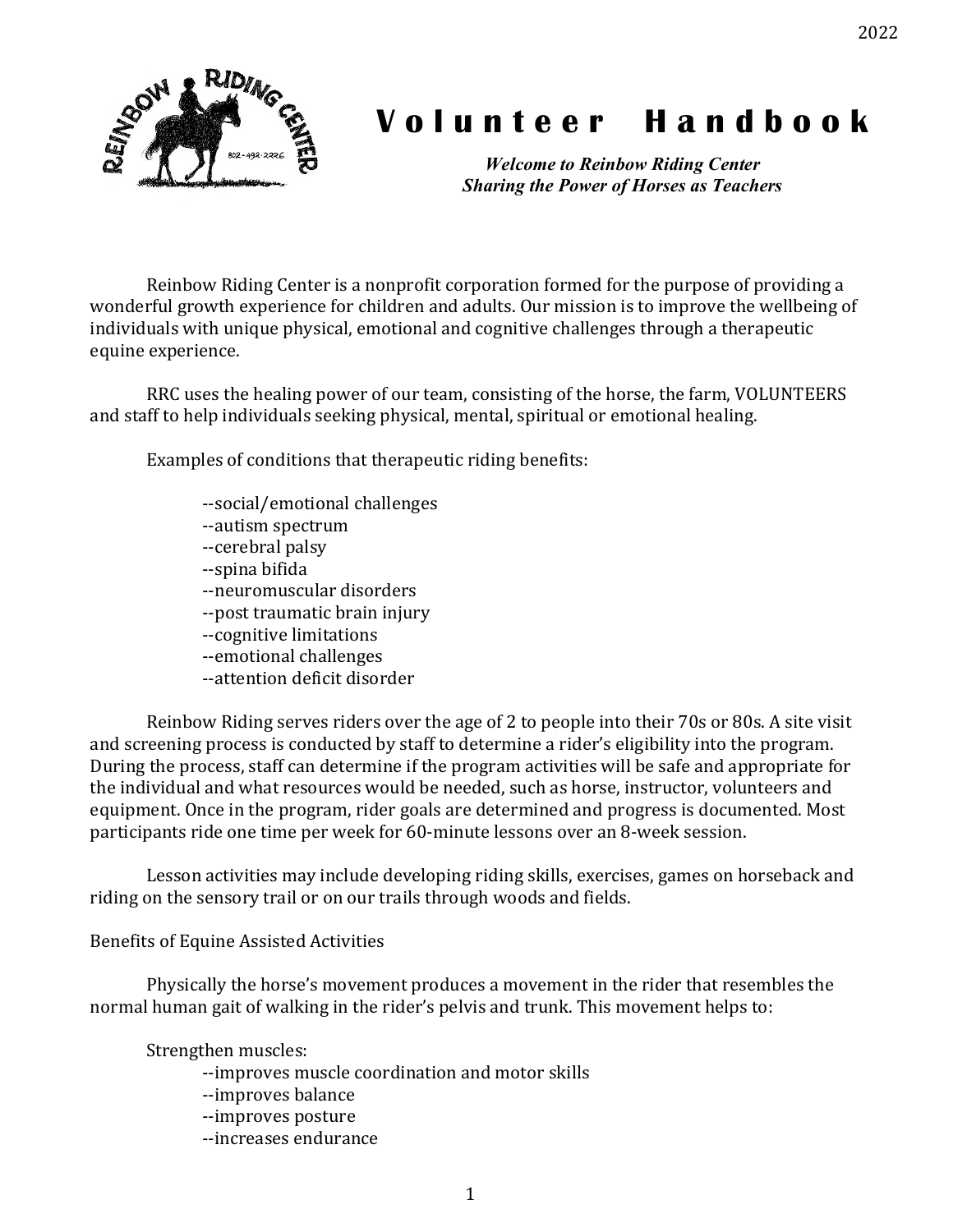Socially and emotionally therapeutic riding improves:

- --self esteem
- --self confidence
- --social and communication skills
- --relationship building
- --overcoming fear and anxiety

Cognitively the horse is a strong motivator for participants to work on:

- --following multi-step and sequential directions
- --staying on task
- --counting, reading and other similar skills

# Volunteer Opportunities

Volunteer opportunities are varied and include working in the lesson program or helping with other tasks that may consist of facility maintenance, cleaning tack, cleaning stalls, walking and checking fences, etc. We encourage you to let us know your preference on the Volunteer Information sheets you must fill out prior to starting.

- 1. If volunteers want to work in the lesson programs, they should be available to continue working with their riders throughout his/her 8-week session of lessons. The rider/volunteer relationship is important and often assists with the rider's confidence. *(RRC* is flexible and tries to accommodate staff and volunteers with scheduling.)
- 2. Volunteering may involve moderate physical activity and working outside in varying weather conditions. Please be sure you are comfortable with the role that you select.
- 3. Volunteers must be able to work independently with minimal staff supervision.
- 4. Volunteers must have a positive attitude, be flexible and able to adapt to change.
- 5. Volunteers must possess the ability to follow directions and take instruction.
- 6. Volunteers must maintain strict confidentiality expectations.
- 7. Volunteers must follow all barn rules and follow health and safety protocols.

## **Qualities of a RRC Volunteer:**

--reliable --flexible --empathetic --punctual --possess common sense --patient --alert --physically fit --positive attitude --willingness to have fun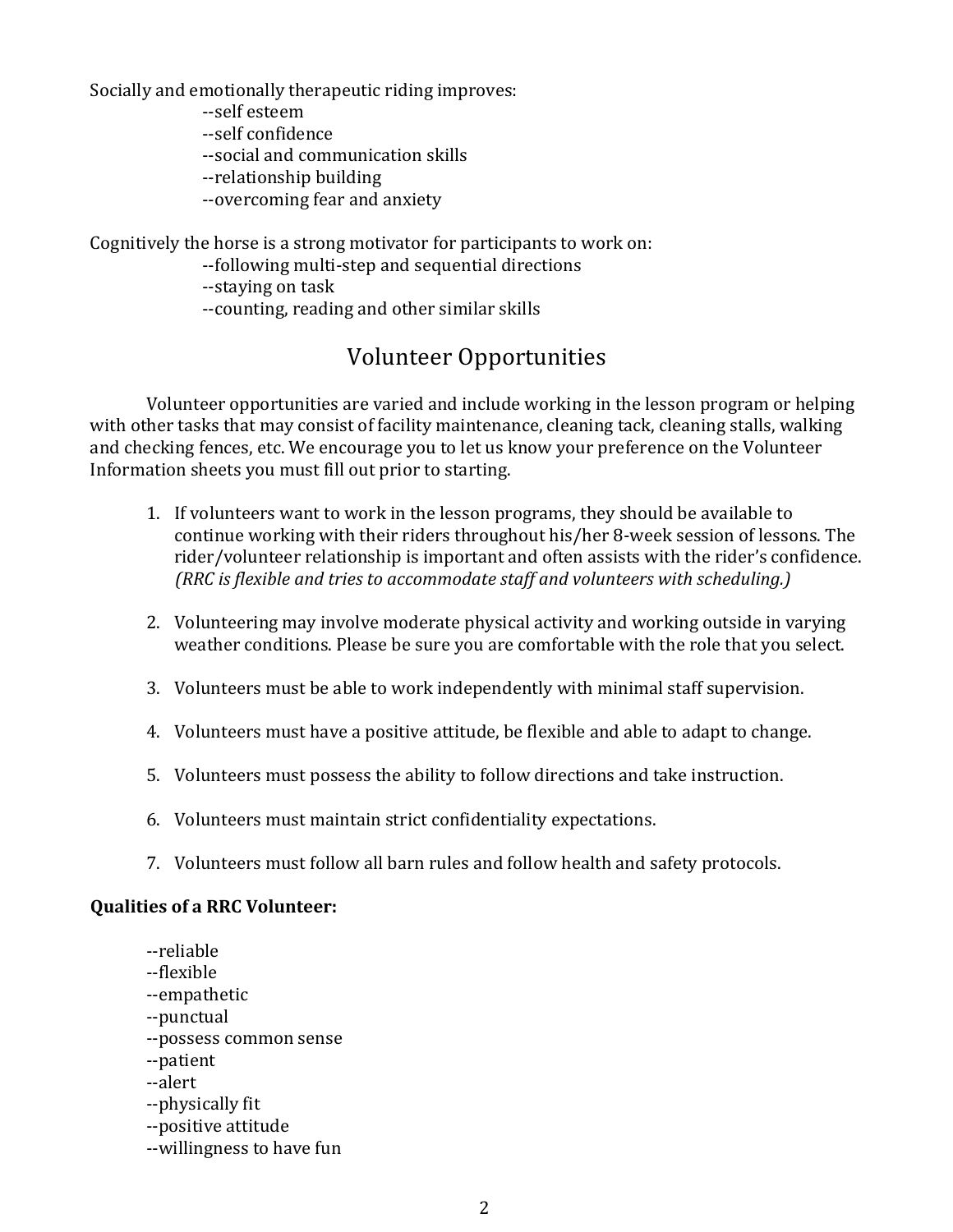# **Lessons Require Teamwork**

In program lessons you will be part of a team which may consist of the:

--horse --rider --horse leader  $-$ side walkers  $(1$  or  $2)$ --instructor

There may be many opportunities to talk socially with your rider and provide verbal support, however please do not disrupt the lesson.

There may be times when the rider cannot focus on anyone far away or does not understand the instructions given, it is then the side walkers job to reinforce and help the rider to carry out the instructions.

Team members need to communicate with to each other. Let your team know if you need to halt, change directions, cut across the ring or proceed into the center of the ring.

Prior to and following the lesson, volunteers and instructors meet to discuss lessons and offer observations and suggestions, and make any necessary adjustments.

# **Team Member Responsibilities**

## Horse Leader

The leader is responsible for maintaining control of the horse: they need to be alert and aware of the horse's movement and behavior at all times, as well as staying tuned in to the rest of the team.

## Side Walkers

Side walkers are positioned beside the horse in line with the rider. They are positioned to help the rider maintain stability, to reinforce the instructors' instructions and to also give the instructor feedback if the rider is uncomfortable or there is a safety issue.

# **In the Lesson**

Our goal is to help the rider be as independent as possible. We encourage the riders to bring in the horses they will use from pasture or stall, groom, tack and lead them up to the ring with our supervision.

The rider leads the horse up to the ring, leading from the left side. A horse leader will accompany the rider at this time. Then they make a lap of the ring once in each direction. This allows the horse to stretch a bit, gives the instructor a chance to check for soundness on the horse and let the rider and horse bond and check in with each other. The horse is then brought into the center where the instructor will do a final tack check and tighten the girth.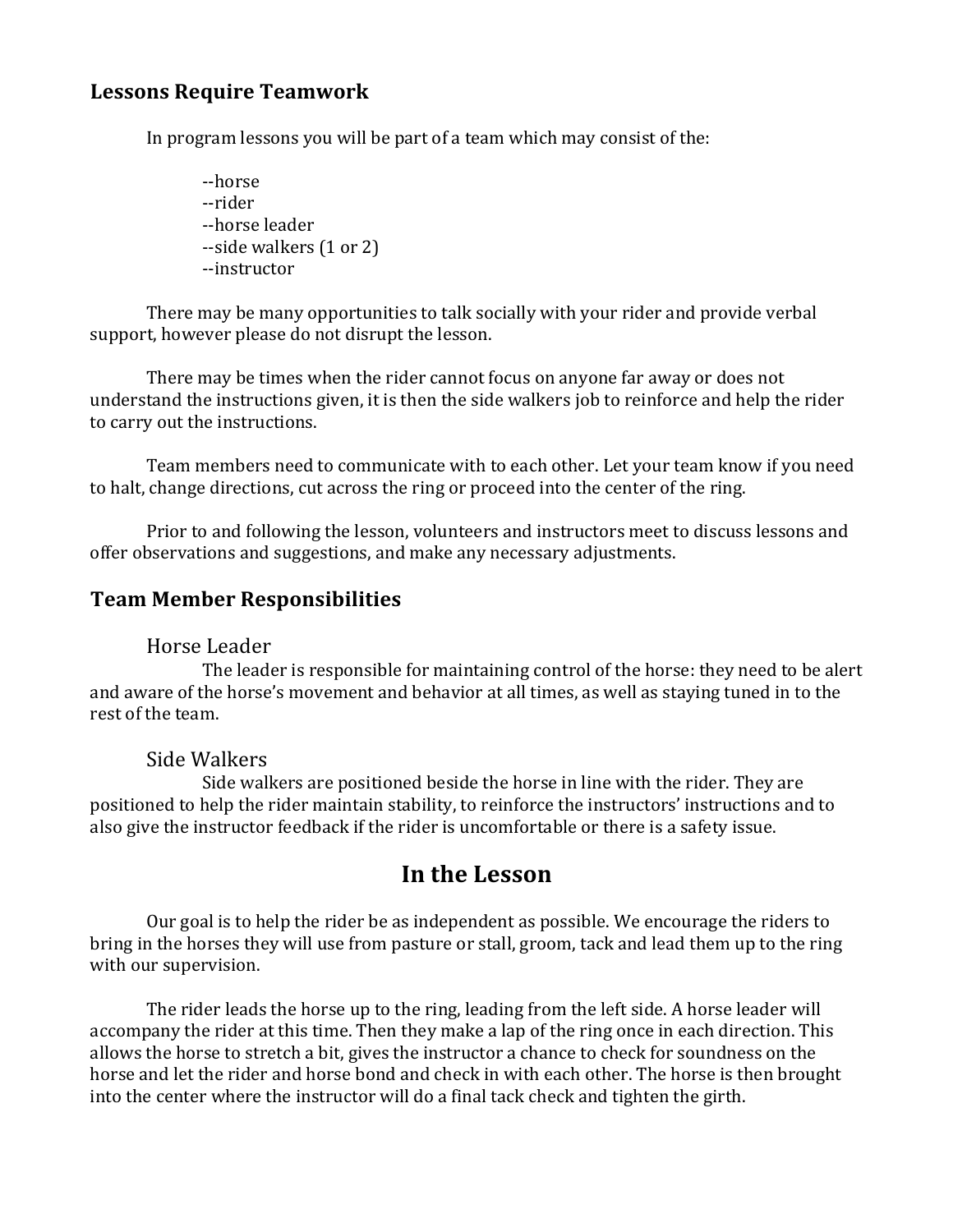# **The Horse Leaders Job**

During the class, to help save the horse's back, all riders mount from the mounting block or ramp. Dismounts are from the center of the ring or the ramp. The leader's role during mounts and dismounts is to prevent the horse from moving.

The horse leader leads from the left side of the horse positioned between the horse's head and shoulder. Allow the horse to move freely. DO NOT HANG ON THE LEAD ROPE.

# INFORM THE INSTRUCTOR ANYTIME DURING THE LESSON IF YOU FEEL OR SENSE THAT THERE IS A PROBLEM WITH THE HORSE

It is the relaxed movement of the horse that makes therapeutic riding so successful. Keep you attention focused ahead of you and square your shoulders in the direction that you are going. Do not drag the horse. Look where you are going and assume the horse is going to go with you.

During the time a horse is standing still, remain relaxed standing directly in front of the horse facing the horse and rider; hold the lead line as loosely as possible.

# IN AN EMERGENCY, A HORSE LEADER STAYS WITH THE HORSE

When the lesson is complete the rider will go to the center of the ring, dismount and with the leader, lead the horse back to the barn where they untack and groom the horse with a soft brush. The rider then gives the horse a pat, says thank you to the horse and team and returns the horse to the pasture or a stall.

# **The Side Walkers Job**

The side walker's primary role is to walk alongside the rider and provide support as indicated by the instructor. It may be direct physical support, verbal support to reinforce the instructor's directions or acting as spotters during the lesson. One or two side walkers may be assigned to the rider depending on the rider's needs.

At the start of a lesson you may greet your rider, assist with getting their helmet and grooming kit. Horse leaders will generally assist the rider to bring their horse into the barn from the pasture.

There are a variety of side walking techniques used according to the rider's needs. The instructor will indicate which type of support should be used.

--SPOTTER POSITION: the side walker walks beside the rider (lined up with the rider's shoulder), prepared for "hands on" support if necessary.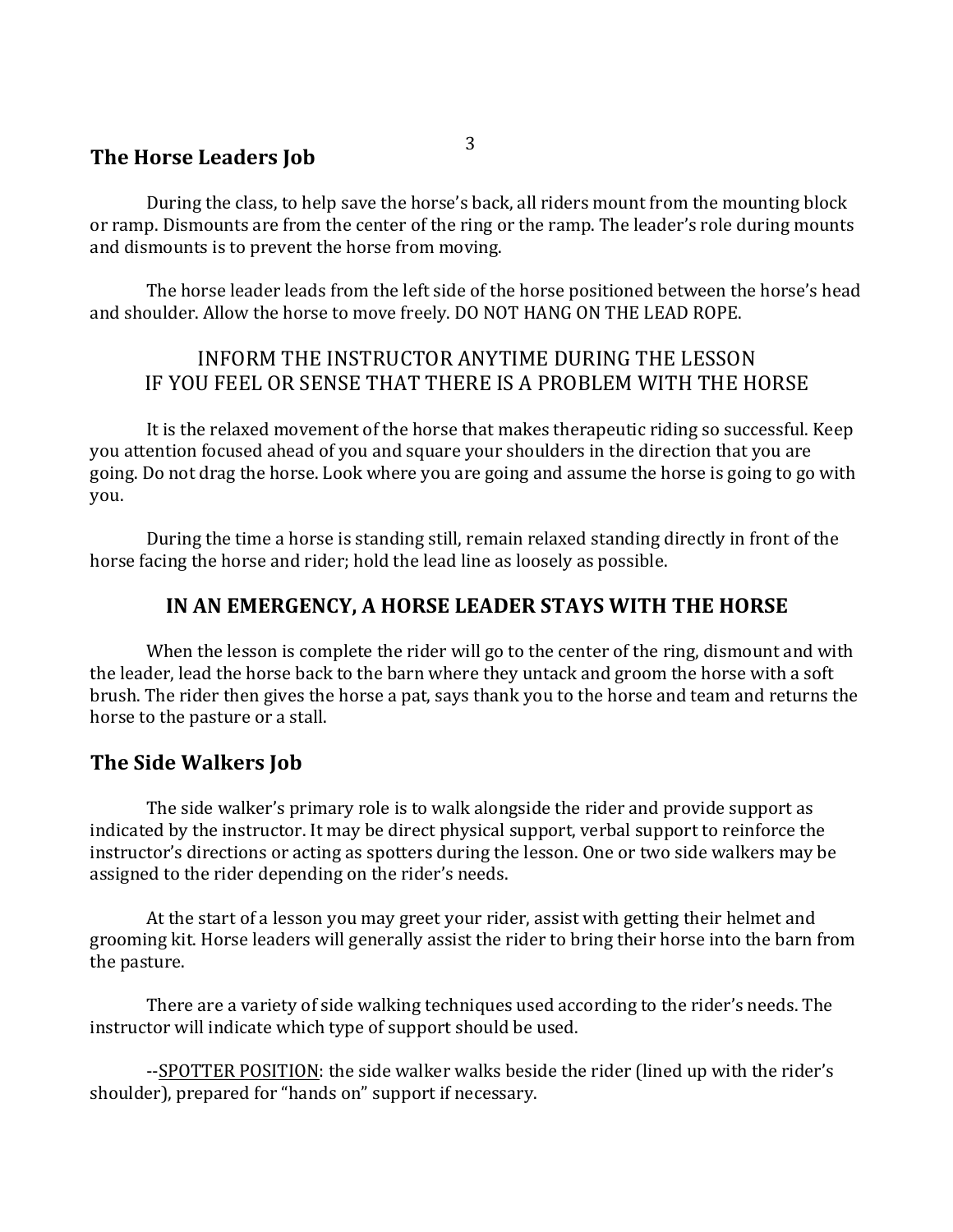--THIGH HOLD: the side walker places an arm closest to the rider over the rider's thigh and grasps the front edge of the saddle or surcingle applying light pressure to provide stability but not enough pressure to cause discomfort. (See illustration on next page.)



--THIGH HOLD AND ANKLE SUPPORT: occasionally a rider needs support provided by doing an arm over thigh and cupping the ankle or a flat palm on the rider calf for a "calf hold". This will be demonstrated if needed.

# **SIDE WALKERS STAY WITH THE RIDERS TO ENSURE THEIR SAFETY**

## **Additional Information for Side Walkers:**

--When a rider requires two side walkers, only one side walker at a time should be communicating with the rider. Too much input can confuse a rider.

--If a rider has only one side walker, the leader and side walker should walk on opposite sides of the horse.

--The role of the side walker varies greatly among riders. It is important to have an understanding of your rider's needs and knowledge of his or her goals. Please ask the instructor to provide this information to you if they haven't already done so.

--The side walker needs to be aware of the rider at all times. Even when the rider is not mounted, the side walker should be conscious of the rider's safety.

--Side walkers NEVER place your hands or fingers in any of the saddle's rings or buckles while side walking.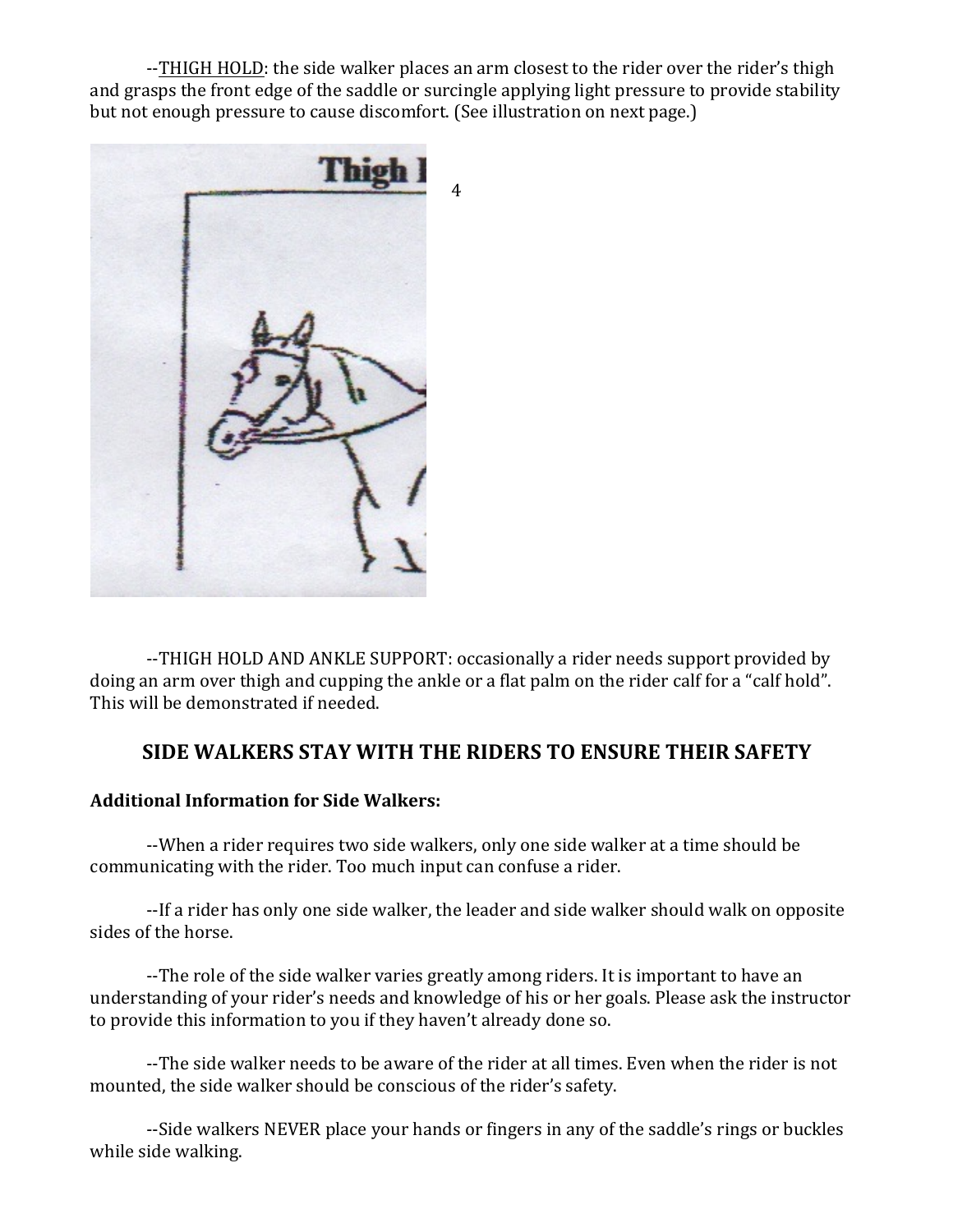--If a rider or a horse behaves inappropriately or in an unsafe manner, please notify staff immediately.

the whole team stops with you. Inform the  $\overline{5}$  instructor if you cannot continue your role of side walker for any reason.

--Never leave your position next to the rider. If you need to stop for any reason,

--Side walkers may need to encourage, calm, reassure or divert the rider's attention to the instructor--be helpful but do not interfere. Side walkers may need to reinforce what the instructor says and make sure the rider hears and understands what the instructor is asking.

5

--Remind the instructor if you need to change sides in case your arms get tired when supporting a rider.

--Keep your eyes on the rider and in the direction you are going.

--DO NOT interfere with the horse by petting, poking, leaning on or bumping. Allow the leader to do the job of moving the horse forward. If you get left behind, do not run up behind the horse.